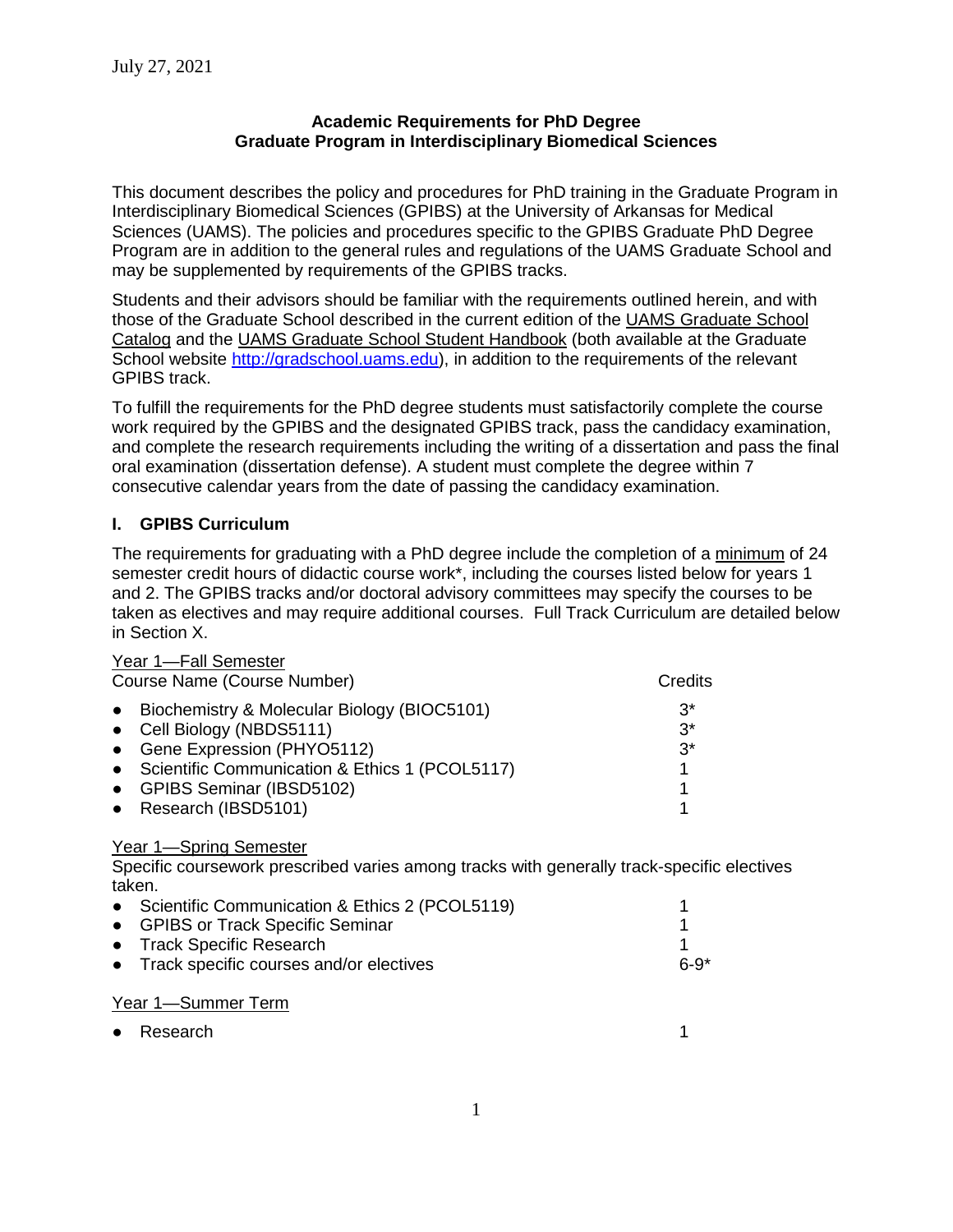#### Year 2—See track specific curriculum

 $*$  = Contributes toward the didactic course work requirement.

Notes:

- 1) The order of specified course work may vary depending upon course offerings available.
- 2) Students entering the GPIBS Graduate PhD Degree Program with advanced training (such as students who have earned MS degrees, students transferring from other doctoral programs, or MD/PhD students who have completed portions of their MD training) **may** be eligible to have some course requirements transferred.
- 3) Students in good standing may take elective coursework at any time if agreed upon by the student and major advisor. Students who have not selected a major advisor require the approval of the GPIBS Track Leader.

#### After Year 2:

Students prepare for and pass the candidacy examination (described below), ideally prior to August 15 of year 2. After attaining candidacy, PhD students will focus the majority of their time and effort on developing, completing and defending a doctoral dissertation. Candidates are required to complete a minimum of 18 semester credit hours of Doctoral Dissertation Research.

All students must enroll in GPIBS or Track specific Seminar each semester until they graduate. Full Track Curriculum are detailed below in Section X.

#### **II. Research Rotations**

To identify a major advisor, GPIBS graduate students working toward their PhD participate in 3 research rotations during their first semester by registering for GPIBS Research (IBSD5101). In collaboration with their first semester GPIBS faculty advisor, students select rotation advisors from any of the active laboratories in participating GPIBS tracks. Students are expected to spend approximately 15 hours/week in the laboratory during rotations, although some flexibility is expected to accommodate coursework, etc. Students and mentors are required to submit evaluations to the Graduate School after completion of each rotation event (**REQUIRED FORM 1:** [GPIBS Rotation Evaluation Form](https://gradschool.uams.edu/wp-content/uploads/sites/147/2021/04/GPIBS-rotation-evaluation-form.pdf)**)** Students who have not found a research home after 3 rotations can continue to rotate in laboratories during semester 2.

#### **III. Major Advisor and Track Selection**

Ideally after the first semester, students will select a track. The following tracks are available:

- Biochemistry and Molecular Biology
- Cell Biology and Physiology
- Microbiology and Immunology
- Neuroscience
- Pathobiology
- Pharmacology, Toxicology and Experimental Therapeutics
- MD/PhD

Along with selecting a GPIBS track, the student will select a major advisor (**REQUIRED FORM 2** [GPIBS Track and Mentor Form\)](https://gradschool.uams.edu/wp-content/uploads/sites/147/2021/04/GPIBS-track-and-mentor-form-lp.pdf). Any faculty member of the UAMS Graduate Faculty is eligible to serve as a major advisor, as long as that faculty member is a member of a GPIBS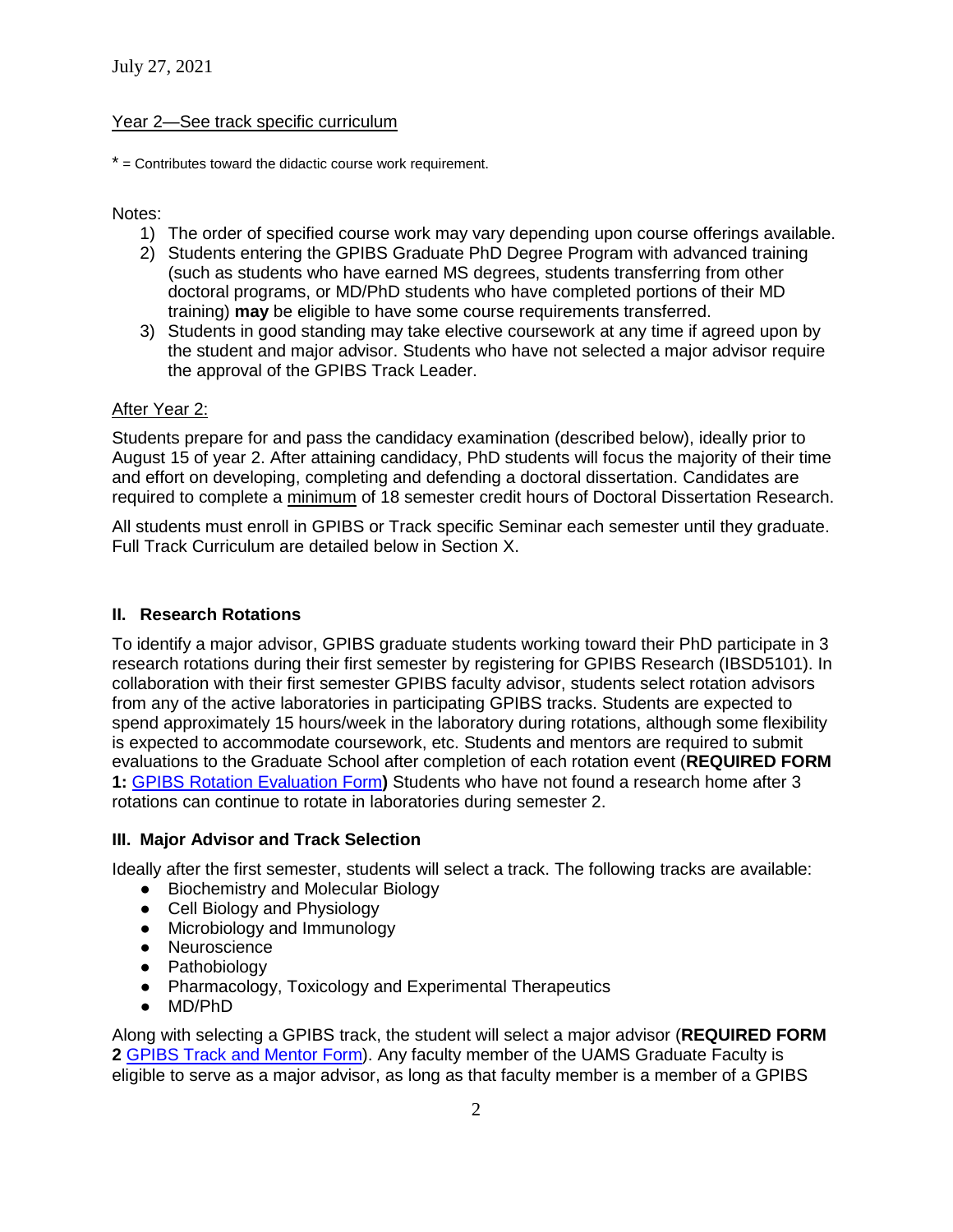track and has an active research program. Once the advisor and track selections have both been made, complete **FORM 2** and forward to the Dean of the Graduate School for approval. Students and Mentors are also required to work together to develop a signed Mentor/Mentee Contract that outlines expectations from each side (**REQUIRED FORM** 3 [GPIBS](https://gradschool.uams.edu/wp-content/uploads/sites/147/2021/07/07.29.21-GPIBS-FORM-3-student-mentor-contract-2021-final-2021-003.pdf) PhD [Mentor/Mentee Contract](https://gradschool.uams.edu/wp-content/uploads/sites/147/2021/07/07.29.21-GPIBS-FORM-3-student-mentor-contract-2021-final-2021-003.pdf)**).** If a student changes their major advisor, a new FORM 2 and Mentor/Mentee Contract (FORM 3) must be completed by the student and new major advisor.

### **IV. Promotion and Dismissal**

GPIBS students must maintain a cumulative UAMS grade point average (GPA) of 2.85 (A = 4.0) or better in order to be promoted in good standing to the subsequent semester. If a student is promoted to the next semester on probation, the student's cumulative GPA must be raised to 2.85, or above, upon completion of the next semester. Failure to raise the cumulative GPA above 2.85 may result in dismissal of the student from the GPIBS. Students on probation that improve their cumulative GPA to 2.85, or better, will be promoted to the next semester in good standing.

The GPIBS Advisory Committee will review the academic record of any student who earns a grade of C or less in any core curriculum course at the end of the semester. For students earning a C or lower, the committee will recommend to the GPIBS Director whether the student should be dismissed or required to retake the course(s). If allowed to continue, students earning a D or less will be required to retake the course and earn a B or better before they are admitted to candidacy.

A student may be dropped from further study and dismissed from the Graduate School by the Dean of the Graduate School if at any time his/her performance is considered unsatisfactory as determined by the program faculty. Academic dishonesty (including cheating, plagiarism, and forgery) and/or failure to maintain a specified cumulative grade-point average are considered to be unsatisfactory performance.

#### **V. Stipends**

Students in the GPIBS Graduate PhD Degree Program may be eligible for a stipend, depending upon availability and standing. Generally, incoming PhD students are appointed to a graduate research assistantship for a period of up to 24 months. During this period, the Graduate School also pays tuition, but students are responsible for paying their fees. After 24 months, student stipends, tuition, and fees are to be paid by the major advisor or other funding sources.

In order to remain eligible for a stipend, students must register each term as a full-time student (minimum of 9 semester credit hours during the fall and spring terms and 1 credit hour during the summer session) and remain a student in good standing.

**Students are not allowed to have outside employment concurrent with stipend support. Students will be given time off for official UAMS holidays. Additional time off needs to be approved by the mentor or GPIBS Director.**

#### **VI. Doctoral Advisory Committee**

After a student selects a major advisor, the student and advisor together select a doctoral advisory committee composed of five members (including the major advisor). At least three members of the committee must be members of the relevant GPIBS track. The committee must include members who hold primary appointments in at least two departments at UAMS. Up to 2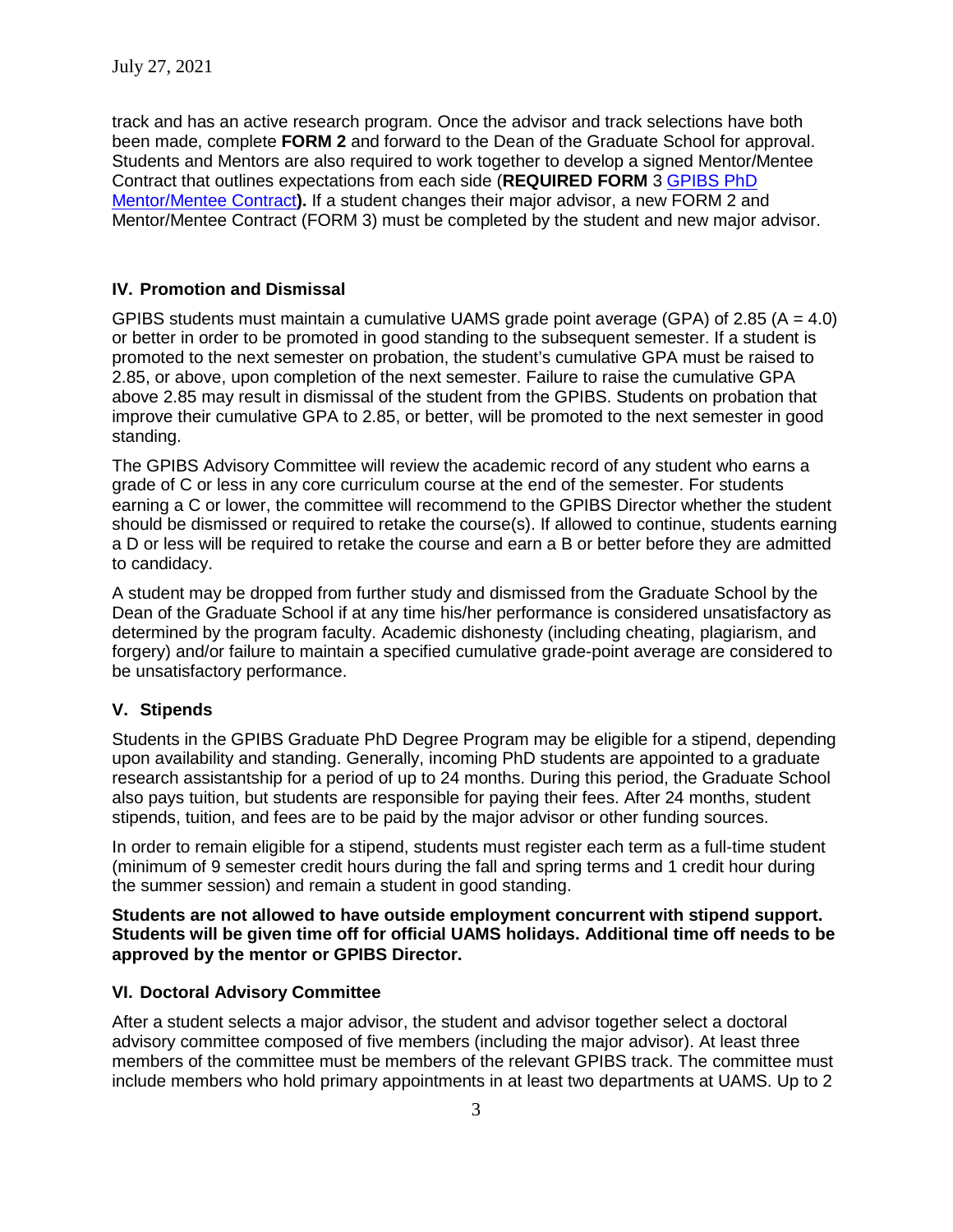members of the committee can be at-large. The list of committee members shall be submitted (**REQUIRED FORM 4** GPIBS PhD [Committee Meeting Roaster](https://gradschool.uams.edu/wp-content/uploads/sites/147/2012/04/Doctoral-Advisory-Committee.pdf)**)** to the Track Leader, GPIBS Director, and Dean of the Graduate School for approval.

The major advisor will chair the student's doctoral advisory committee. **The student is required to meet with the doctoral advisory committee at least twice annually (once during the fall and spring terms).** The first committee meeting MUST occur prior to the beginning of Scientific Communication Ethics 3 (SCE3) in mid-September. Prior to each committee meeting the student and advisor will complete the Biannual Research Evaluation form and send to committee members prior to meeting (**REQUIRED FORM 5** [GPIBS Mentor/Mentee Biannual](https://gradschool.uams.edu/wp-content/uploads/sites/147/2021/07/07.29.21-NEW-FORM-5-biannual-evaluation-of-progression-002.pdf)  [Evaluation Report\)](https://gradschool.uams.edu/wp-content/uploads/sites/147/2021/07/07.29.21-NEW-FORM-5-biannual-evaluation-of-progression-002.pdf).

A Student Advisory Committee Report (**REQUIRED FORM 6** [GPIBS Committee Meeting](https://gradschool.uams.edu/wp-content/uploads/sites/147/2017/05/Graduate-Student-Advisory-Committee-Meeting-Form-2017.pdf)  [Report\)](https://gradschool.uams.edu/wp-content/uploads/sites/147/2017/05/Graduate-Student-Advisory-Committee-Meeting-Form-2017.pdf) must be completed and filed with the Graduate School after each committee meeting. The biannual meeting requirement is designed to assure adequate student progress and to keep open lines of communication between the student and the committee. Following each meeting, it is the student's responsibility to file the Committee Report with the Graduate School and to provide the Track Leader with a copy. Failure to meet with the doctoral advisory committee biannually will result in a review of student progress and status in the program by the GPIBS Advisory Committee.

A meeting between the doctoral advisory committee and student may also be convened at the request of a simple majority of the committee members.

#### **VII.Candidacy Examination**

The doctoral advisory committee will administer the candidacy examination at the end of year 2, ideally it will be completed prior to August 15. It is anticipated that the student will have successfully completed most required coursework prior to the candidacy examination.

The candidacy examination will consist of the preparation and oral defense of an original research proposal written primarily by the student with input from mentor and committee during SCE3/SCE4 in the general area of the student's research interests. The proposal should be written and formatted according to the guidelines for a NIH R21 Grant application. Specific Aims of the candidacy exam proposal are not intended to be final Aims for the student's dissertation project, rather the student will work with their mentor/committee/SCE group to formulate a proposal that the student will defend during the candidacy exam. The proposal must contain a clear statement signed by both the student and major advisor outlining the contributions of the advisor and student to the proposal and describing the collaborative process between the student and advisor in the development, review, and editing of the proposal.

The examination will be chaired by the major advisor. If the advisory committee considers the written proposal defensible, the candidacy examination will proceed to the oral defense. Ideally the oral component will be scheduled approximately 2 weeks after approval of the written proposal. The Track Leader (or designee) will attend the oral defense component as a nonvoting member. In the oral examination, the student may present the proposal as a short seminar  $\sim$  20 min) and then defend it by answering questions and concerns raised by any faculty in attendance. Related material presented in the student's course work will usually be included in the oral portion of the examination. The candidacy examination will be evaluated by the student's doctoral advisory committee and shall result in a grade of PASS or FAIL (a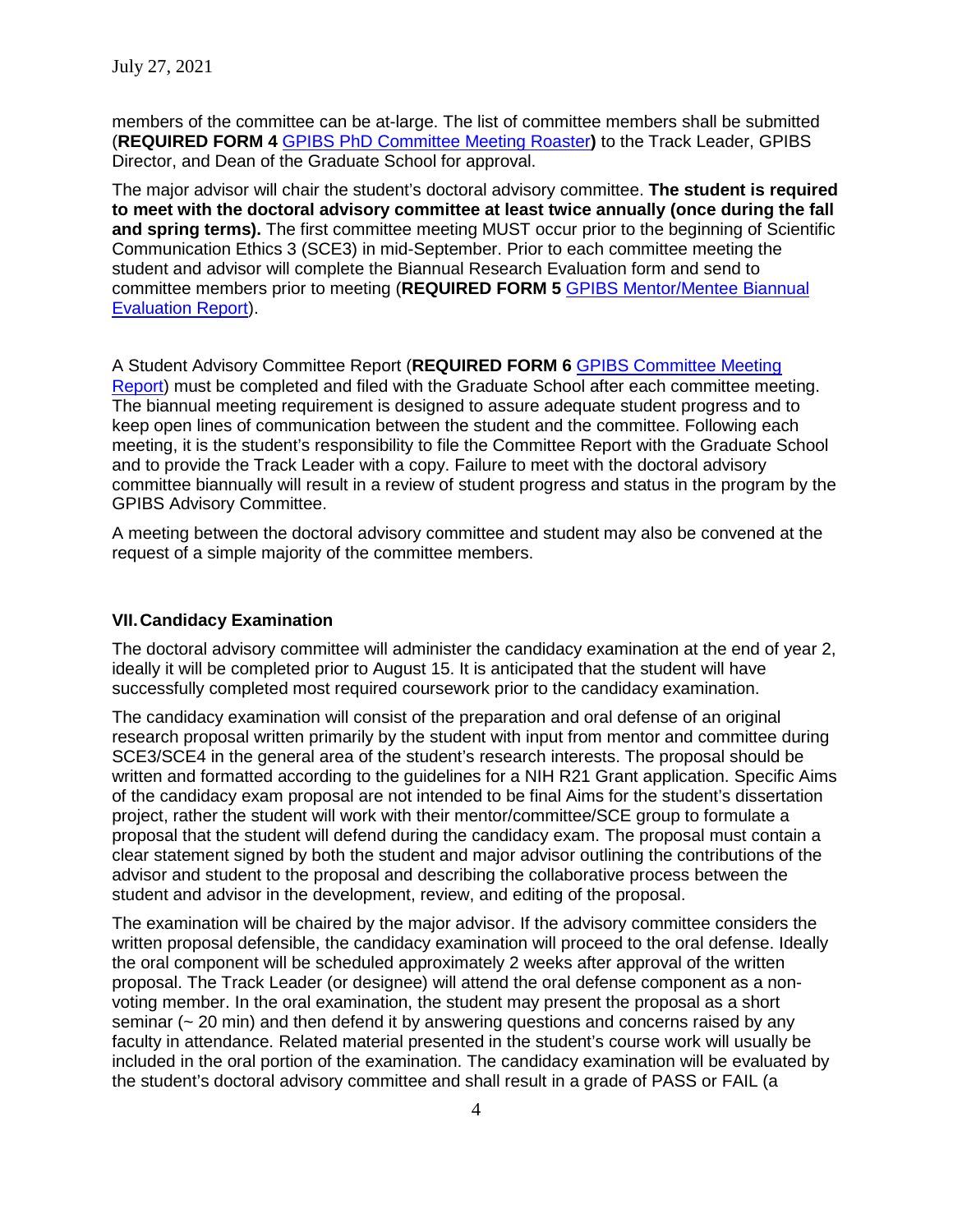passing grade requires a passing vote of at least 80% of the committee members) **REQUIRED FORM 7** [GPIBS Candidacy Exam Form.](https://gradschool.uams.edu/wp-content/uploads/sites/147/2012/04/PhdCandExam.pdf) A student who has passed the candidacy examination will, with the approval of the Dean of the Graduate School, be admitted into candidacy for the PhD degree and recognized in the Research Induction Ceremony.

If the student's doctoral advisory committee does not find the written proposal acceptable, the student will be allowed a second attempt to produce an acceptable proposal within 4 weeks. Similarly, if the student fails to pass the oral defense portion of the candidacy examination, s/he will be given an opportunity to retake the oral portion of the examination within 4 weeks. Any student who fails to pass either the written or oral portion of the candidacy examination after two attempts will be recommended for dismissal from the program. The student will be notified of any decisions in writing by the Dean.

All students are encouraged to submit their finalized proposals for funding by the NIH, NSF or to similar training programs sponsored by other government agencies, scientific societies, or private foundations.

#### **VIII. Dissertation and Defense**

The student's doctoral advisory committee shall be responsible for the approval of the written dissertation and the final oral examination (dissertation defense). After the written dissertation is completed and forwarded to all members of the advisory committee, the committee shall be allowed at least two weeks to evaluate it. After the committee has given their approval, the major advisor will schedule the dissertation defense. Not less than 14 days prior to the date of the dissertation defense, public notices must be posted on campus announcing the title of the dissertation, and the date, time, and location of the presentation. The final examination will be evaluated by the student's dissertation advisory committee and shall result in a grade of PASS or FAIL (a passing grade requires a passing vote of at least 80% of the committee members) **REQUIRED FORM 8** GPIBS [Final Defense Form.](https://gradschool.uams.edu/wp-content/uploads/sites/147/2012/04/PhdFinalExam.pdf) The student shall be notified of the outcome immediately after the final examination.

Upon passing the final oral examination, it is the responsibility of the student to prepare and submit final copies of the dissertation to the dissertation advisory committee and to the appropriate personnel in the UAMS Library for approval. According to the Graduate School regulations, the final copies (meeting the standards of the Library for dissertations) must be submitted to the UAMS Library at least 10 days before the degree is to be conferred.

# **IX. Appeals**

A student has the right to appeal any decision made by the faculty. If a student feels a faculty decision is inappropriate, the student may appeal the decision to the Track Leader. A student who wishes to further appeal the decision of the Track Leader shall follow the Grievance Procedures outlined in the Graduate Student Handbook.

# **X. Track Curriculum**

#### **Biochemistry and Molecular Biology Track**

Year 1 Fall (12 credit hours)

• GPIBS Core described in Section I.

Year 1 Spring (9 credit hours)

• 1 credit hour Seminar (BIOC 5105)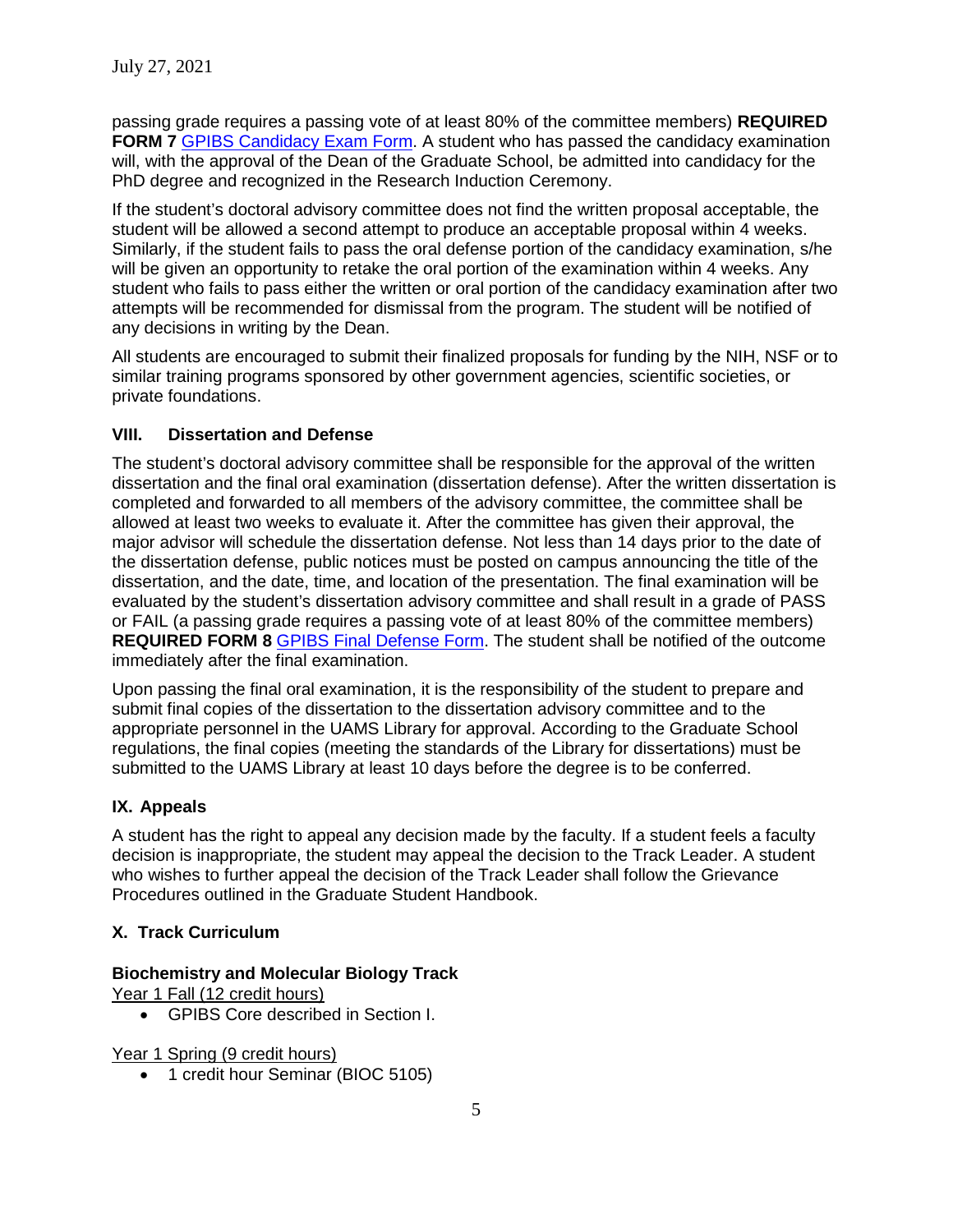- 1 credit hour Scientific Communication and Ethics II (PCOL 5119)
- 3 credit hours Methods in Biomedical and Translational Sciences (BIOC 5109)
- 3 credit hours Current Trends in Biomedical Sciences (BIOC 5106)
- 1 credit hour Research (BIOC5104)

#### Each summer until graduation

• 1 credit hour Research (BIOC5104)

#### Year 2 Fall (9 credit hours)

- 2 credit hour Seminar (BIOC 5105)
- 1 credit hour Scientific Communication and Ethics III (PCOL 5120)
- 3 credit hours Biostatistics I (BIOS 5013)
- 3 credit hours Elective and/or Research

#### Year 2 Spring (9 credit hours)

- 2 credit hour Seminar (BIOC 5105)
- 1 credit hour Scientific Communication and Ethics IV (PCOL 5121)
- 6 credit hours Elective and/or Research

Students must take a total of 4 credit hours of Special Topics in Biochemistry or Electives from outside the Track. Special Topics and Electives are typically taken from Year 2 onward. A variety of Special Topics courses are offered and students should choose, with the advice and consent of his/her advisory committee, Special Topics courses that enhance his/her development as a scientist.

Elective courses administered by the Biochemistry Track that could be used to satisfy the Elective requirements include:

Special Topics in Biochemistry-Cancer Biology (BIOC 6103, 2 credit hours) Special Topics in Biochemistry-Applied Systems Biology (BIOC 6102, 1 credit hour) Special Topics in Biochemistry-Proteomics (BIOC 6102, 2 credit hours) Special Topics in Biochemistry-Proteins and Enzymes (BIOC 6102, 2 credit hours)

#### Year 2 Summer

• 1 credit hour Research (BIOC 5104)

Candidacy Exam (research proposal submitted to committee followed by oral defense)

#### Years 3 to Degree Completion

- 2 credit hours Seminar each semester (BIOC 5105) excluding summer
- 7 credit hours of Dissertation Research (BIOC 6104, until reach 18) and/or Research

#### **Cell Biology and Physiology Track:**

Year 1 Fall (12 credit hours)

• GPIBS Core described in Section I.

Year 1 Spring (9 credit hours)

- 1 credit hour Seminar (PHYO 5106)
- 1 credit hour Scientific Communication and Ethics II (PCOL 5119)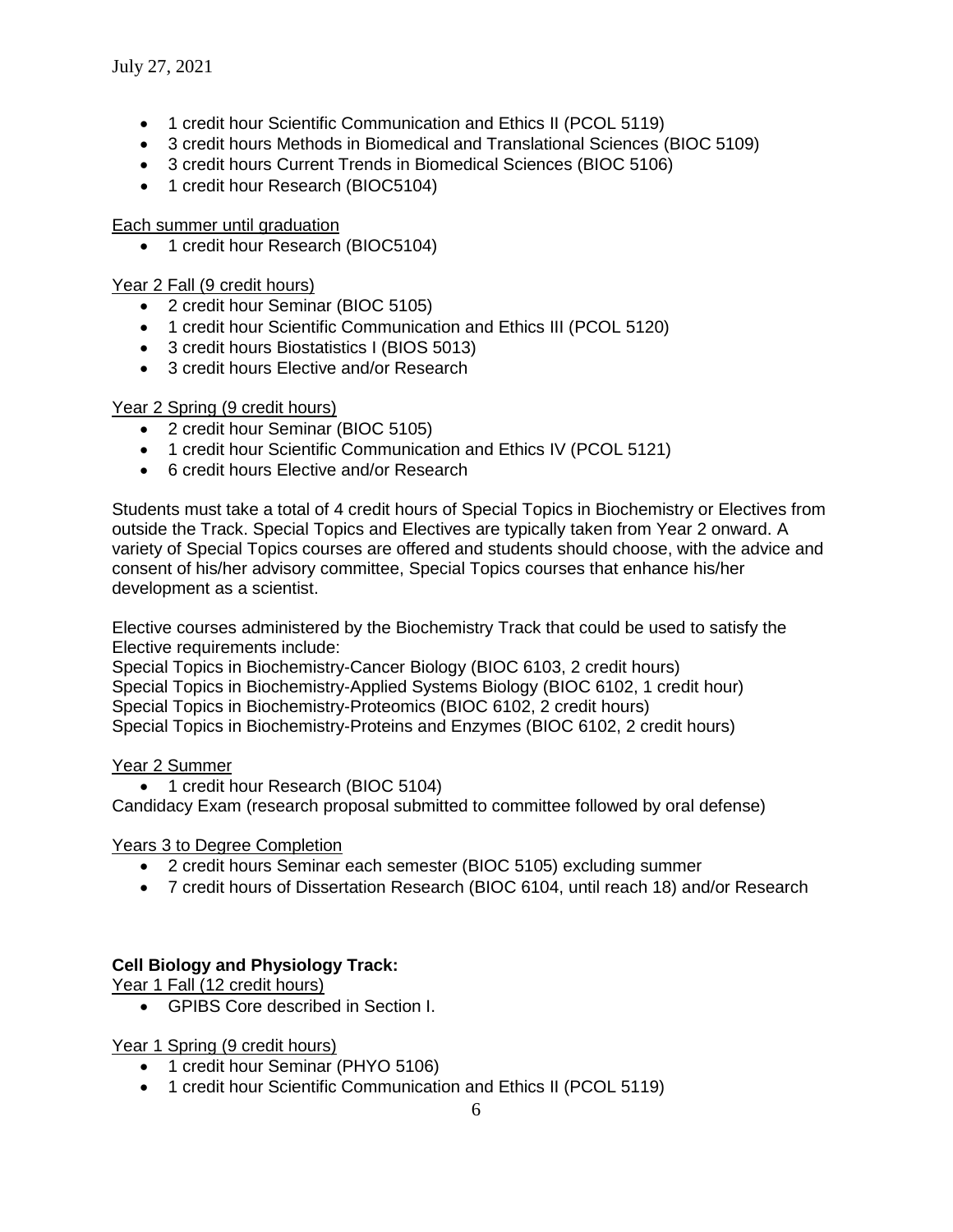- 3 credit hours General Physiology (PHYO 5103)
- 3 credit hours Biostatistics I (BIOS 5013)-may take other selective and take biostats in fall year 2
- 1 credit hours Elective and/or Research

#### Each summer until graduation

• 1 credit hour Research

#### Year 2 Fall (9 credit hours)

- 1 credit hour Seminar (PHYO 5106)
- 1 credit hour Scientific Communication and Ethics III (PCOL 5120)
- 3 credit hours Molecular Cell Biology (MBIM 6103)
- 4 credit hours Elective and/or Research

#### Year 2 Spring (9 credit hours)

- 1 credit hour Seminar (PHYO 5106)
- 1 credit hour Scientific Communications and Ethics IV (PCOL 5121)
- 7credit hours Elective and/or Research

A minimum of 24 credit hours of coursework are required. Electives are chosen based on advice from the student's mentor and/or advisory committee. Cellular and Molecular Endocrinology (PHYO 5104) is a potential elective that is strongly recommended for students in the CBP track.

#### Year 2 Summer

Candidacy Exam (research proposal submitted to committee followed by oral defense)

Years 3 to Degree Completion

- 1 credit hour Seminar (PHYO 5106) each semester excluding summer
- 9 credit hours of Dissertation Research (until reach 18) and/or Research

#### **Microbiology and Immunology Track:**

Year 1 Fall (12 credit hours)

• GPIBS Core described in Section I.

Year 1 Spring (10 credit hours)

- 1 credit hour Seminar (MBIM 5106)
- 1 credit hour Scientific Communication and Ethics II (PCOL 5119)
- 3 credit hours Basic Principles of Microbiology (MBIM 5103)
- 3 credit hours Immunology (MBIM 5101)
- 1 credit hour Current Topics in Microbiology (MBIM 5109) or Immunology (MBIM 5110)
- 1 credit hour Research (MBIM 5107)

Each summer until graduation

• 1 credit hour Research (MBIM 5107)

Year 2 Fall (11 credit hours)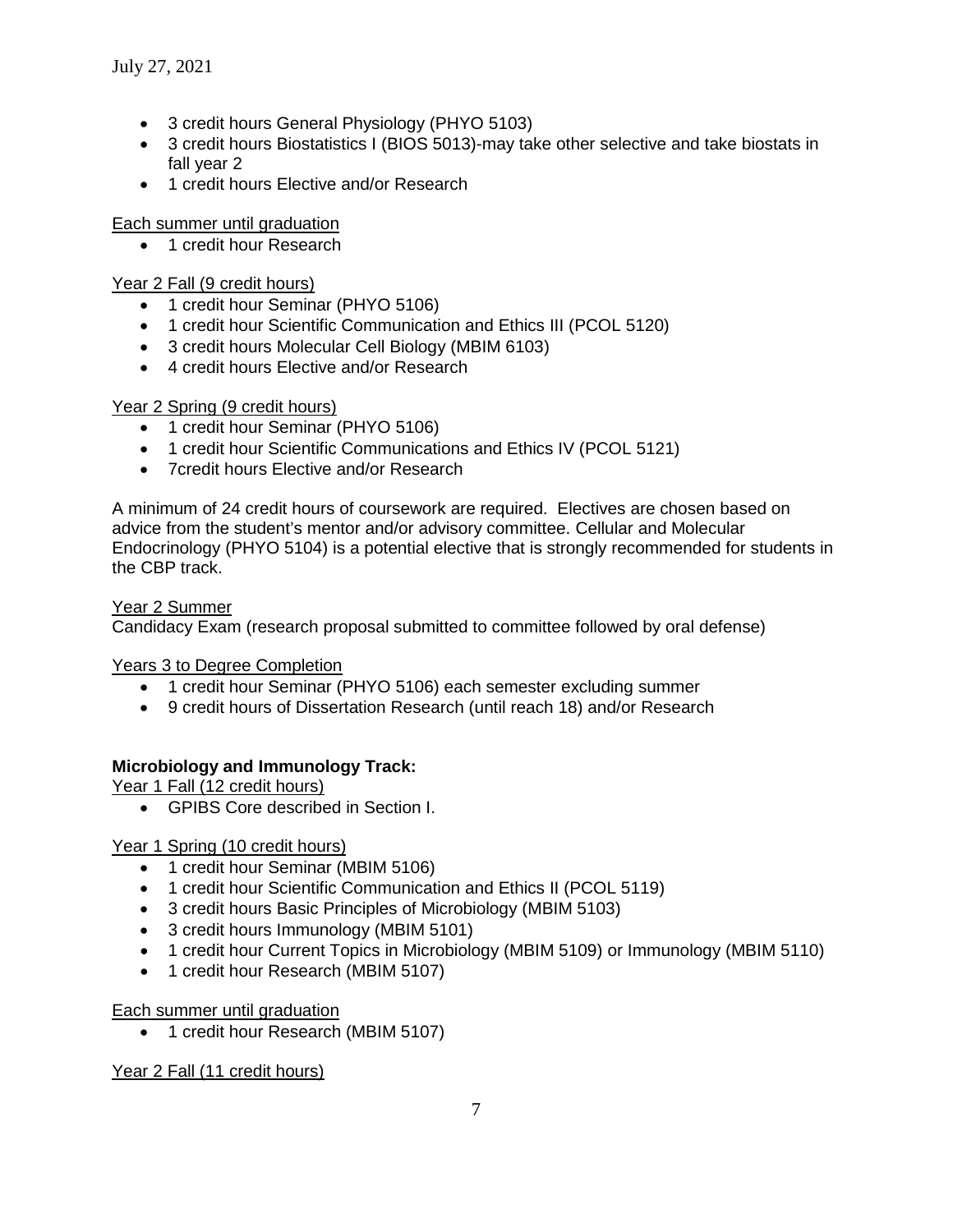- 1 credit hour Seminar (MBIM 5106)
- 1 credit hour Scientific Communication and Ethics III (PCOL 5120)
- 1 credit hour Current Topics in Microbiology (MBIM 5109) or Immunology (MBIM 5110)
- 4 credit hours Advances in Microbiology and Immunology I (MBIM 6104)
- 3 credit hours Biostatistics I (BIOS 5013) may be taken in Spring of Year 2
- 1 credit hour Research (MBIM 5107)

#### Year 2 Spring (10 credit hours)

- 1 credit hour Seminar (MBIM 5106)
- 1 credit hour Scientific Communications and Ethics IV (PCOL 5121)
- 1 credit hour Current Topics in Microbiology (MBIM 5109) or Immunology (MBIM 5110)
- 4 credit hours Advances in Microbiology and Immunology II (MBIM 6105)
- 3 credit hours Research (MBIM 5107)

#### Year 2 Summer

Candidacy Exam (research proposal submitted to committee followed by oral defense)

#### Years 3 to Degree Completion

- 1 credit hour Seminar (MBIM 5106) each semester excluding summer
- 8 credit hours of Dissertation Research (MBIM 6201) until reaching 18 and/or Research (MBIM 5107)
- 1 credit hour Current Topics in Microbiology (MBIM 5109) or Immunology (MBIM 5110) each semester excluding summer

#### **Neuroscience Track:**

Year 1 Fall (12 credit hours)

• GPIBS Core described in Section I.

Year 1 Spring (10 credit hours)

- 1 credit hour Seminar (NBDS 5116)
- 1 credit hour Scientific Communication and Ethics II (PCOL 5119)
- 3 credit hours Biostatistics I (BIOS 5013)-may take other selective and take Biostatistics in fall year 2
- 5 credit hours NBDS Selectives\*\* and/or Research

#### Each summer until graduation

• 1 credit hour Research

#### Year 2 Fall (10 credit hours)

- 1 credit hour Seminar (NBDS 5116)
- 1 credit hour Scientific Communication and Ethics III (PCOL 5120)
- 8 credit hours NBDS Selectives\*\*, Electives, and/or Research

#### Year 2 Spring (10 credit hours)

- 1 credit hour Seminar (NBDS 5116)
- 1 credit hour Scientific Communications and Ethics IV (PCOL 5121)
- 8 credit hours NBDS Selectives\*\*, Electives, and/or Research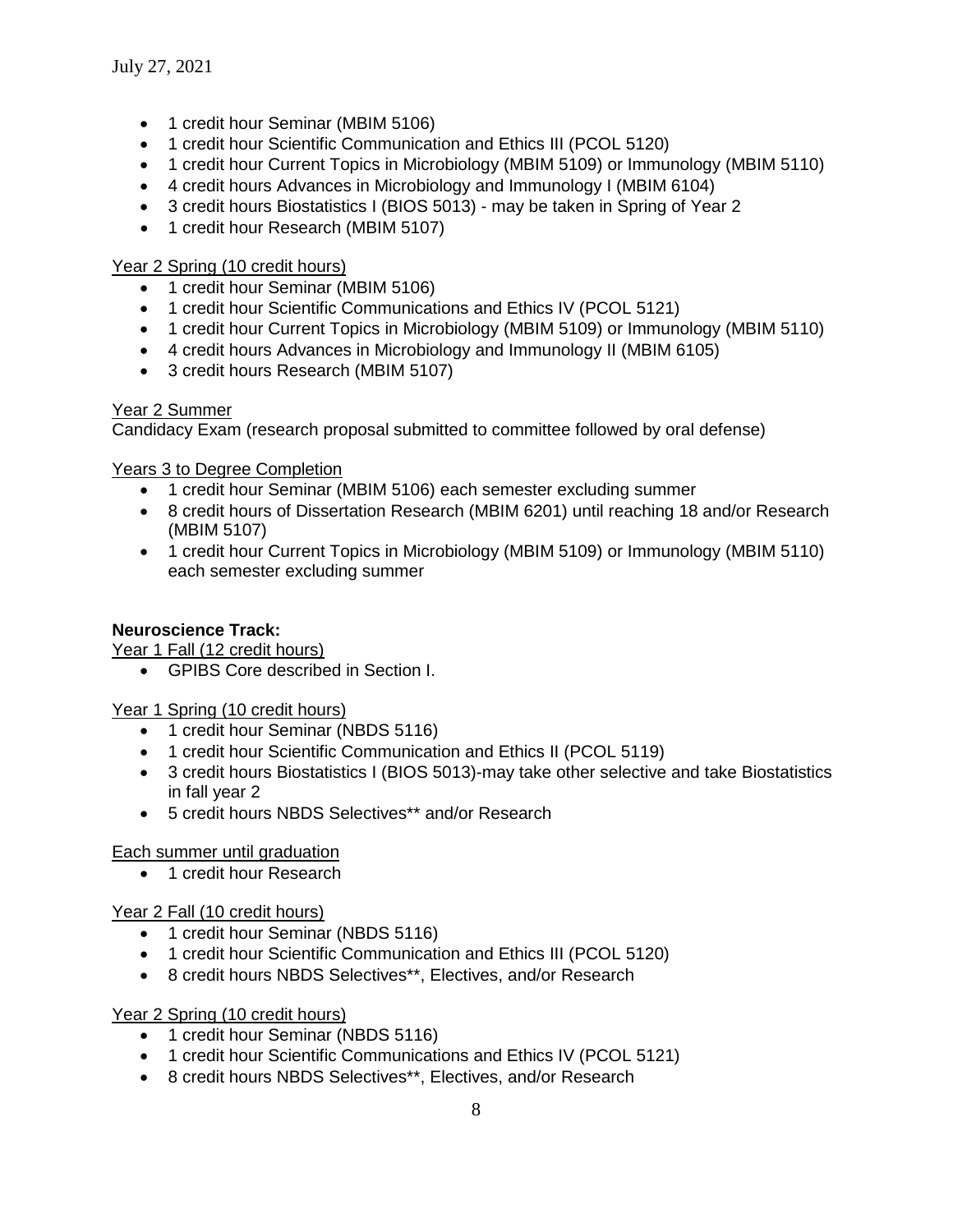\*\*Selectives include at least 3 of the following: Basic Neuroscience (NBDS 5106) Cellular and Developmental Neuroscience (NBDS 5114) Systems Neuroscience (NBDS 5122) Molecular Cell Biology (MBIM 6103)

Including the choice of the 3 selectives, above includes 21 credit hours of the 24 required coursework. Electives must include 3 additional course credit hours based on advice from the student's mentor and/or advisory committee.

#### Year 2 Summer

Candidacy Exam (research proposal submitted to committee followed by oral defense)

Years 3 to Degree Completion

- 1 credit hour Seminar (NBDS 5116) each semester excluding summer
- 9 credit hours of Dissertation Research (until reach 18) and/or Research

#### **Pathobiology Track:**

Year 1 Fall (12 credit hours)

• GPIBS Core described in Section I

Year 1 Spring (12 credit hours)

- 1 credit hour GPIBS Seminar (IBSD 5102)
- 1 credit hour Scientific Communication and Ethics II (PCOL 5119)
- 3 credit hours General Physiology (PHYO 5103)
- 3 credit hours Histology and Investigative Pathology (new course)
- 3 credit hours Biostatistics (BIOS 5013) or equivalent
- 1 credit hour Research

Each summer until graduation

• 1 credit hour Research

#### Year 2 Fall (10-12 credit hours)

- 1 credit hour GPIBS Seminar (IBSD 5102)
- 1 credit hour Scientific Communication and Ethics III (PCOL 5120)
- 3 credit hours Pathologic Basis of Disease (PATH 5101)
- 3-6 credit hours Electives\*
- 2-4 credit hours Research

#### Year 2 Spring (10-11 credit hours)

- 1 credit hour GPIBS Seminar (IBSD 5102) each semester excluding summer
- 1 credit hour Scientific Communications and Ethics IV (PCOL 5121)
- 3-6 credit hours Electives\*
- 5-6 credit hours Research

\*Electives are chosen at the discretion of the mentor and the student's advisory committee. Possible courses include but are not limited to: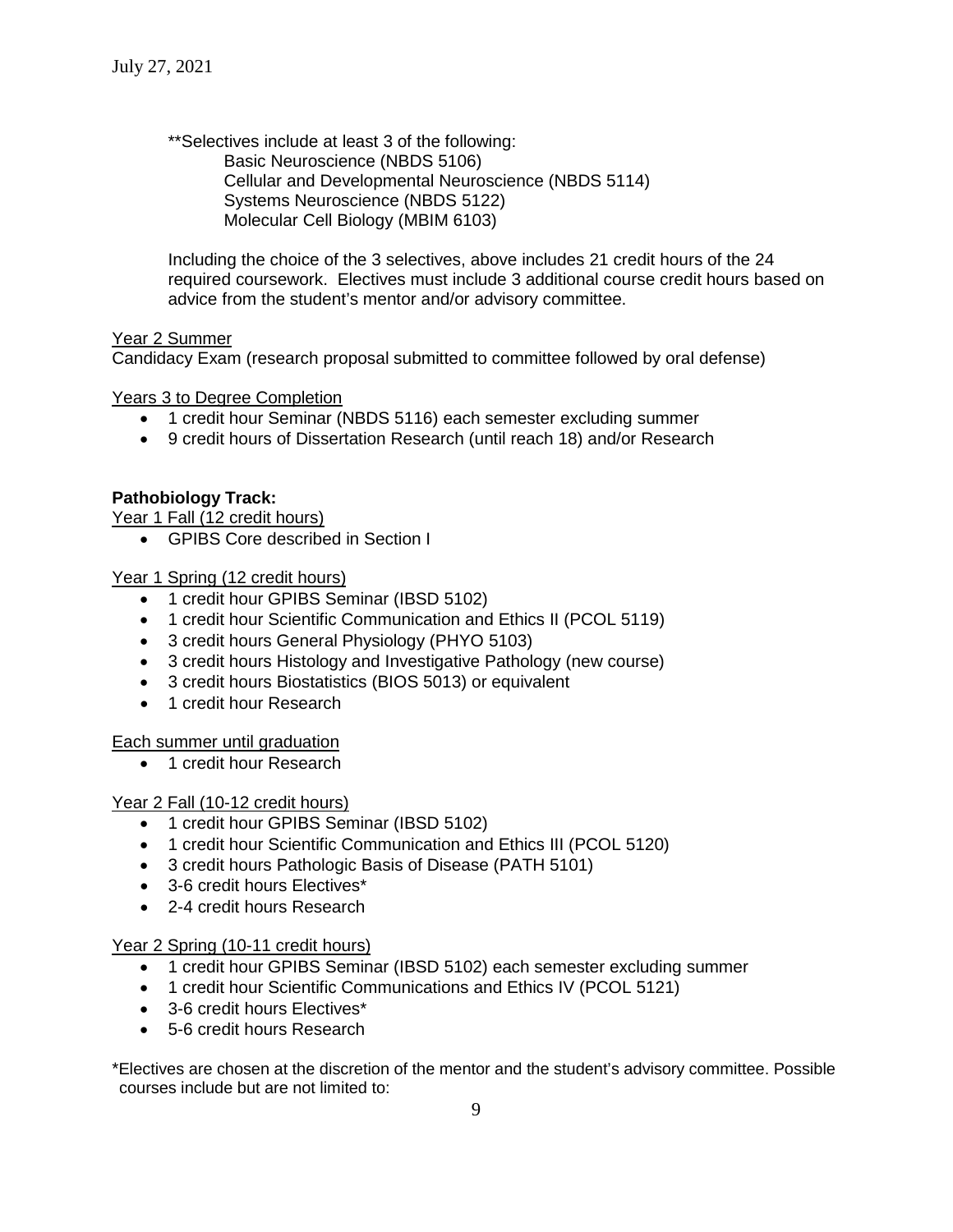Biology of Cancer (BIOC 6103), Basic Biology of Aging (PHYO 6102), Immunology (MBIM 5101), Molecular Epidemiology (EPID 5335), Cellular Endocrinology (PHYO 5104), Human Development (NBDS 5124), Molecular Cell Biology (MBIM 6103), Systems Therapeutics (PCOL 6101), Introduction to Oncology (INTX 5082-old number), Cancer Epidemiology (EPID 5332), Epi of Chronic Diseases (EPID 5326), and Basic Neuroscience (NBDS 5106)

# Year 2 Summer

Candidacy Exam (research proposal submitted to committee followed by oral defense)

Years 3 to Degree Completion

- 1 credit hour Seminar (IBSD 5102) each semester excluding summer
- 9 credit hours of Dissertation Research (until reach 18) and/or Research

#### **Pharmacology, Toxicology and Experimental Therapeutics**

Year 1 Fall (12 credit hours)

• GPIBS Core described in Section I

#### Year 1 Spring (10 credit hours)

- 1 credit hour Seminar (PCOL 5109)
- 1 credit hour Scientific Communication and Ethics II (PCOL 5119)
- 3 credit hours Principles and Methods of Pharmacology and Toxicology (PCOL 5105)
- 3 credit hours General Physiology (PHYO 5103)
- 1 credit hour Journal Club (PCOL 5115)
- 1 credit hour Research

#### Each summer until graduation

• 1 credit hour Research

#### Year 2 Fall (10 credit hours)

- 1 credit hour Seminar (PCOL 5109)
- 3 credit hours Graduate Pharmacology and Therapeutics (PCOL 5107)
- 1 credit hour Scientific Communication and Ethics III (PCOL 5120)
- 3 credit hours Elective (choose to take in Fall or Spring of  $2^{nd}$  year)\*
- 1 credit hour Journal Club (PCOL 5115)
- 1 or 4 credit hours Research (based on taking elective or not)

#### Year 2 Spring (10 credit hours)

- 1 credit hour Seminar (PCOL 5109)
- 1 credit hour Scientific Communications and Ethics IV (PCOL 5121)
- 3 credit hours Elective (choose to take in Fall or Spring of  $2^{nd}$  year)\*
- 3 credit hours Experimental Design and Statistics
- 1 credit hour Journal Club (PCOL 5115)
- 1 or 4 credit hours Research (based on taking elective or not)

\*The elective must include 3 additional course credit hours based on advice from the student's mentor and/or advisory committee. Clinical Toxicology (INTX 6102) or Systems Therapeutics (PCOL 62101) are highly encouraged.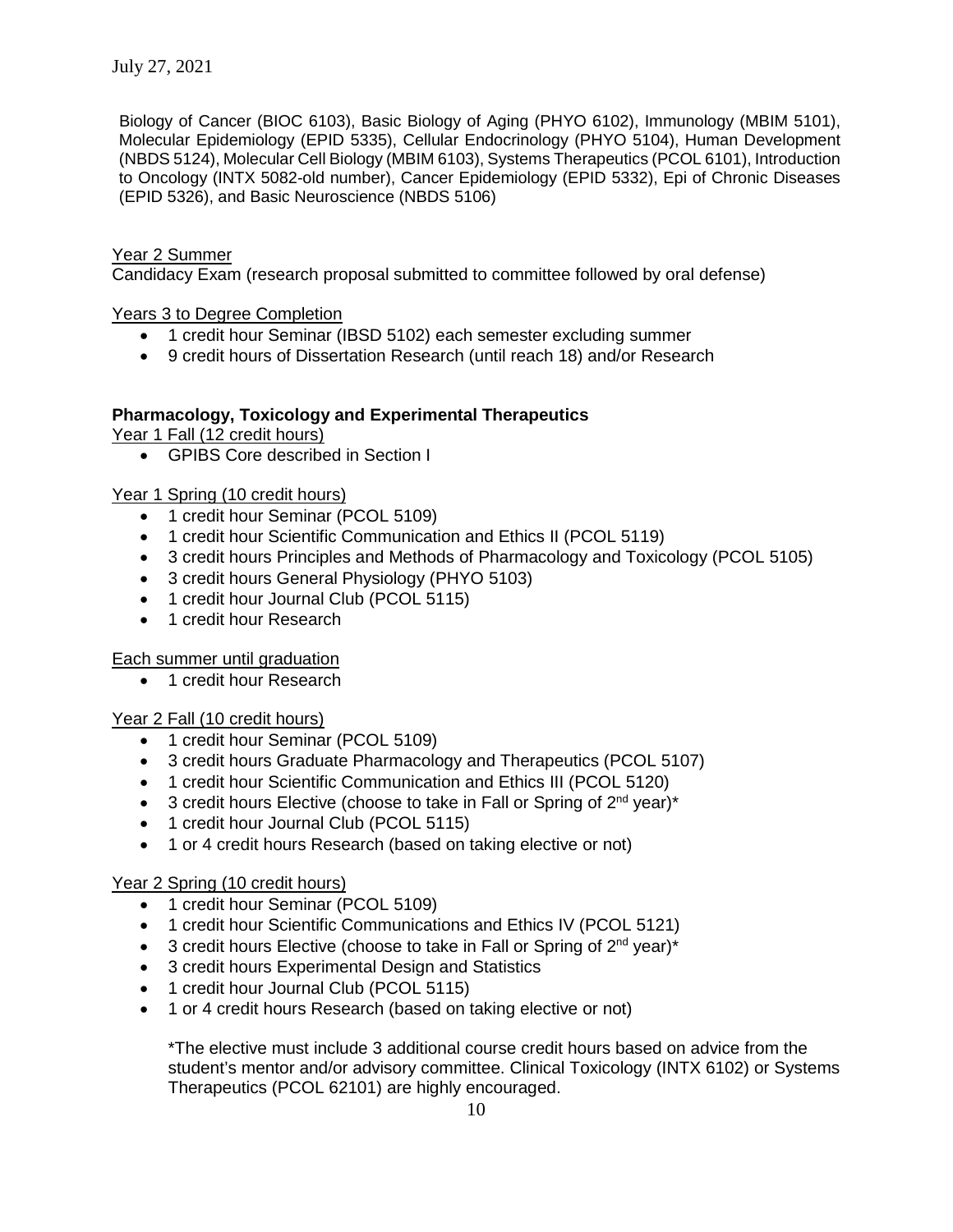Year 2 Summer

Candidacy Exam (research proposal submitted to committee followed by oral defense)

Years 3 to Degree Completion

- 1 credit hour Seminar (PCOL 5109) each semester excluding summer
- 9 credit hours of Dissertation Research (until reach 18) and/or Research

**STUDENT SIGNATURE/DATE**

**\_\_\_\_\_\_\_\_\_\_\_\_\_\_\_\_\_\_\_\_\_\_\_\_\_\_\_\_\_\_\_\_\_\_\_**

# **GPIBS Required Forms:**

FORM 1 (Rotation evaluation)

[https://gradschool.uams.edu/wp-content/uploads/sites/147/2021/04/GPIBS-rotation](https://gradschool.uams.edu/wp-content/uploads/sites/147/2021/04/GPIBS-rotation-evaluation-form.pdf)[evaluation-form.pdf](https://gradschool.uams.edu/wp-content/uploads/sites/147/2021/04/GPIBS-rotation-evaluation-form.pdf)

FORM 2 (Track and Mentor Form)

[https://gradschool.uams.edu/wp-content/uploads/sites/147/2021/04/GPIBS-track-and](https://gradschool.uams.edu/wp-content/uploads/sites/147/2021/04/GPIBS-track-and-mentor-form-lp.pdf)[mentor-form-lp.pdf](https://gradschool.uams.edu/wp-content/uploads/sites/147/2021/04/GPIBS-track-and-mentor-form-lp.pdf)

FORM 3 (PhD Mentor/Mentee Contract) [https://gradschool.uams.edu/wp-content/uploads/sites/147/2021/07/07.29.21-GPIBS-](https://gradschool.uams.edu/wp-content/uploads/sites/147/2021/07/07.29.21-GPIBS-FORM-3-student-mentor-contract-2021-final-2021-003.pdf)[FORM-3-student-mentor-contract-2021-final-2021-003.pdf](https://gradschool.uams.edu/wp-content/uploads/sites/147/2021/07/07.29.21-GPIBS-FORM-3-student-mentor-contract-2021-final-2021-003.pdf)

FORM 4 (PhD Committee Meeting Roster)

[https://gradschool.uams.edu/wp-content/uploads/sites/147/2012/04/Doctoral-Advisory-](https://gradschool.uams.edu/wp-content/uploads/sites/147/2012/04/Doctoral-Advisory-Committee.pdf)[Committee.pdf](https://gradschool.uams.edu/wp-content/uploads/sites/147/2012/04/Doctoral-Advisory-Committee.pdf)

FORM 5 (Mentor/Mentee Biannual Evaluation Report) [https://gradschool.uams.edu/wp-content/uploads/sites/147/2021/07/07.29.21-NEW-](https://gradschool.uams.edu/wp-content/uploads/sites/147/2021/07/07.29.21-NEW-FORM-5-biannual-evaluation-of-progression-002.pdf)[FORM-5-biannual-evaluation-of-progression-002.pdf](https://gradschool.uams.edu/wp-content/uploads/sites/147/2021/07/07.29.21-NEW-FORM-5-biannual-evaluation-of-progression-002.pdf)

# FORM 6 (PhD Committee Meeting Report)

[https://gradschool.uams.edu/wp-content/uploads/sites/147/2017/05/Graduate-Student-](https://gradschool.uams.edu/wp-content/uploads/sites/147/2017/05/Graduate-Student-Advisory-Committee-Meeting-Form-2017.pdf)[Advisory-Committee-Meeting-Form-2017.pdf](https://gradschool.uams.edu/wp-content/uploads/sites/147/2017/05/Graduate-Student-Advisory-Committee-Meeting-Form-2017.pdf)

FORM 7 (Candidacy Exam Form)

<https://gradschool.uams.edu/wp-content/uploads/sites/147/2012/04/PhdCandExam.pdf>

FORM 8 (Final Defense Form)